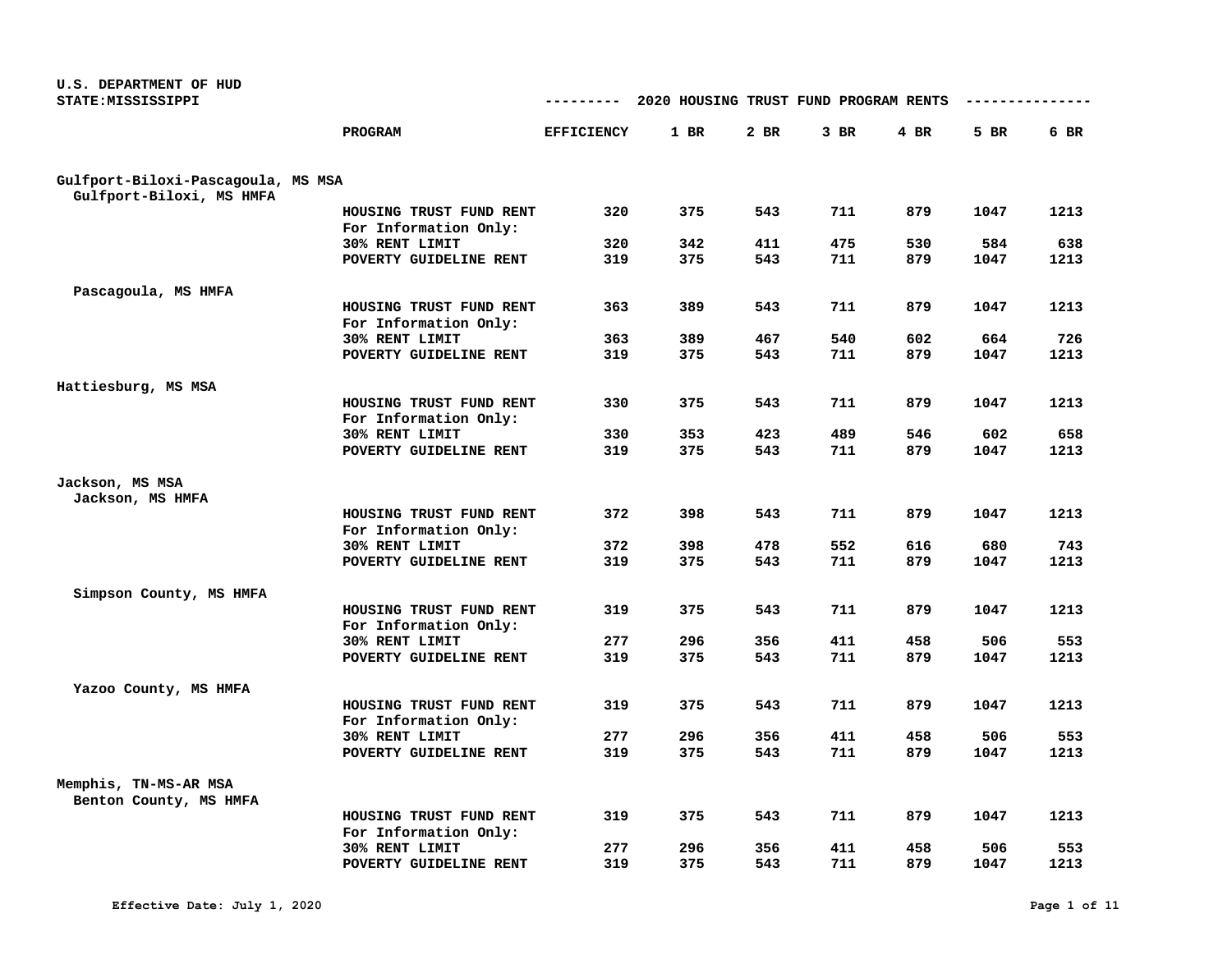| U.S. DEPARTMENT OF HUD<br>STATE: MISSISSIPPI |                                                  |                   | 2020 HOUSING TRUST FUND PROGRAM RENTS |            |            |            |             |             |
|----------------------------------------------|--------------------------------------------------|-------------------|---------------------------------------|------------|------------|------------|-------------|-------------|
|                                              | <b>PROGRAM</b>                                   | <b>EFFICIENCY</b> | 1 BR                                  | 2 BR       | $3$ BR     | $4$ BR     | 5 BR        | 6 BR        |
| Marshall County, MS HMFA                     |                                                  |                   |                                       |            |            |            |             |             |
|                                              | HOUSING TRUST FUND RENT<br>For Information Only: | 319               | 375                                   | 543        | 711        | 879        | 1047        | 1213        |
|                                              | 30% RENT LIMIT                                   | 280               | 300                                   | 360        | 416        | 465        | 512         | 560         |
|                                              | POVERTY GUIDELINE RENT                           | 319               | 375                                   | 543        | 711        | 879        | 1047        | 1213        |
| Memphis, TN-MS-AR HMFA                       |                                                  |                   |                                       |            |            |            |             |             |
|                                              | HOUSING TRUST FUND RENT                          | 356               | 381                                   | 543        | 711        | 879        | 1047        | 1213        |
|                                              | For Information Only:                            |                   |                                       |            |            |            |             |             |
|                                              | 30% RENT LIMIT<br>POVERTY GUIDELINE RENT         | 356<br>319        | 381<br>375                            | 458<br>543 | 529<br>711 | 591<br>879 | 651<br>1047 | 712<br>1213 |
|                                              |                                                  |                   |                                       |            |            |            |             |             |
| Tate County, MS HMFA                         |                                                  |                   |                                       |            |            |            |             |             |
|                                              | HOUSING TRUST FUND RENT                          | 327               | 375                                   | 543        | 711        | 879        | 1047        | 1213        |
|                                              | For Information Only:                            |                   |                                       |            |            |            |             |             |
|                                              | 30% RENT LIMIT<br>POVERTY GUIDELINE RENT         | 327<br>319        | 350<br>375                            | 420<br>543 | 485<br>711 | 541<br>879 | 597<br>1047 | 652<br>1213 |
|                                              |                                                  |                   |                                       |            |            |            |             |             |
| Tunica County, MS HMFA                       |                                                  |                   |                                       |            |            |            |             |             |
|                                              | HOUSING TRUST FUND RENT                          | 319               | 375                                   | 543        | 711        | 879        | 1047        | 1213        |
|                                              | For Information Only:                            |                   |                                       |            |            |            |             |             |
|                                              | 30% RENT LIMIT                                   | 277               | 296                                   | 356        | 411        | 458        | 506         | 553         |
|                                              | POVERTY GUIDELINE RENT                           | 319               | 375                                   | 543        | 711        | 879        | 1047        | 1213        |
| Adams County, MS                             |                                                  |                   |                                       |            |            |            |             |             |
|                                              | HOUSING TRUST FUND RENT                          | 319               | 375                                   | 543        | 711        | 879        | 1047        | 1213        |
|                                              | For Information Only:                            |                   |                                       |            |            |            |             |             |
|                                              | 30% RENT LIMIT                                   | 277               | 296                                   | 356        | 411        | 458        | 506         | 553         |
|                                              | POVERTY GUIDELINE RENT                           | 319               | 375                                   | 543        | 711        | 879        | 1047        | 1213        |
| Alcorn County, MS                            |                                                  |                   |                                       |            |            |            |             |             |
|                                              | HOUSING TRUST FUND RENT<br>For Information Only: | 319               | 375                                   | 543        | 711        | 879        | 1047        | 1213        |
|                                              | 30% RENT LIMIT                                   | 277               | 296                                   | 356        | 411        | 458        | 506         | 553         |
|                                              | POVERTY GUIDELINE RENT                           | 319               | 375                                   | 543        | 711        | 879        | 1047        | 1213        |
| Amite County, MS                             |                                                  |                   |                                       |            |            |            |             |             |
|                                              | HOUSING TRUST FUND RENT<br>For Information Only: | 319               | 375                                   | 543        | 711        | 879        | 1047        | 1213        |
|                                              | 30% RENT LIMIT                                   | 277               | 296                                   | 356        | 411        | 458        | 506         | 553         |
|                                              | POVERTY GUIDELINE RENT                           | 319               | 375                                   | 543        | 711        | 879        | 1047        | 1213        |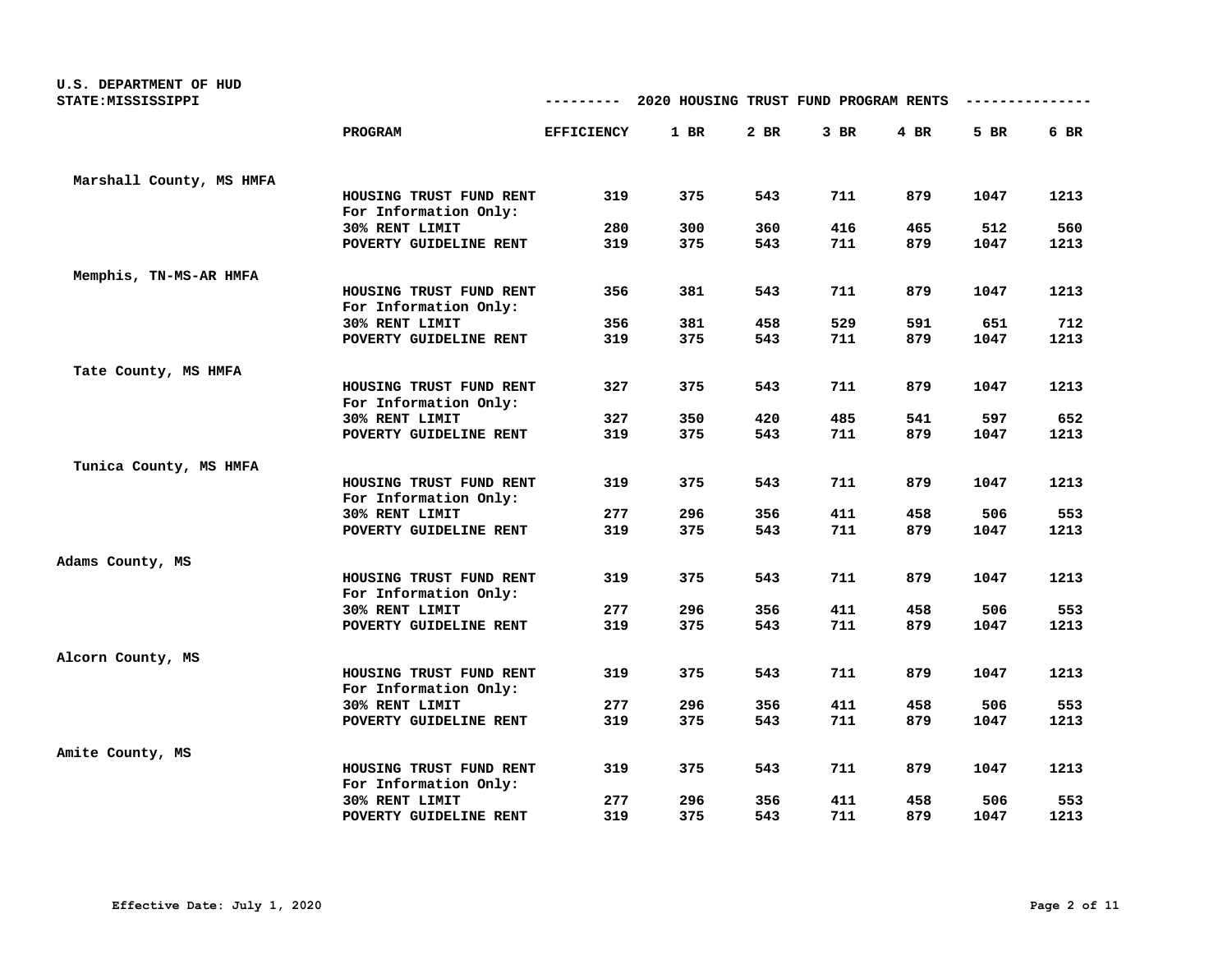| U.S. DEPARTMENT OF HUD<br>STATE: MISSISSIPPI |                                                  | ---------         | 2020 HOUSING TRUST FUND PROGRAM RENTS |        |        |        |      |      |
|----------------------------------------------|--------------------------------------------------|-------------------|---------------------------------------|--------|--------|--------|------|------|
|                                              | PROGRAM                                          | <b>EFFICIENCY</b> | 1 BR                                  | $2$ BR | $3$ BR | $4$ BR | 5 BR | 6 BR |
| Attala County, MS                            |                                                  |                   |                                       |        |        |        |      |      |
|                                              | HOUSING TRUST FUND RENT<br>For Information Only: | 319               | 375                                   | 543    | 711    | 879    | 1047 | 1213 |
|                                              | 30% RENT LIMIT                                   | 277               | 296                                   | 356    | 411    | 458    | 506  | 553  |
|                                              | POVERTY GUIDELINE RENT                           | 319               | 375                                   | 543    | 711    | 879    | 1047 | 1213 |
| Bolivar County, MS                           |                                                  |                   |                                       |        |        |        |      |      |
|                                              | HOUSING TRUST FUND RENT<br>For Information Only: | 319               | 375                                   | 543    | 711    | 879    | 1047 | 1213 |
|                                              | 30% RENT LIMIT                                   | 277               | 296                                   | 356    | 411    | 458    | 506  | 553  |
|                                              | POVERTY GUIDELINE RENT                           | 319               | 375                                   | 543    | 711    | 879    | 1047 | 1213 |
| Calhoun County, MS                           |                                                  |                   |                                       |        |        |        |      |      |
|                                              | HOUSING TRUST FUND RENT<br>For Information Only: | 319               | 375                                   | 543    | 711    | 879    | 1047 | 1213 |
|                                              | 30% RENT LIMIT                                   | 277               | 296                                   | 356    | 411    | 458    | 506  | 553  |
|                                              | POVERTY GUIDELINE RENT                           | 319               | 375                                   | 543    | 711    | 879    | 1047 | 1213 |
| Carroll County, MS                           |                                                  |                   |                                       |        |        |        |      |      |
|                                              | HOUSING TRUST FUND RENT<br>For Information Only: | 319               | 375                                   | 543    | 711    | 879    | 1047 | 1213 |
|                                              | 30% RENT LIMIT                                   | 316               | 338                                   | 406    | 469    | 523    | 578  | 631  |
|                                              | POVERTY GUIDELINE RENT                           | 319               | 375                                   | 543    | 711    | 879    | 1047 | 1213 |
| Chickasaw County, MS                         |                                                  |                   |                                       |        |        |        |      |      |
|                                              | HOUSING TRUST FUND RENT<br>For Information Only: | 319               | 375                                   | 543    | 711    | 879    | 1047 | 1213 |
|                                              | 30% RENT LIMIT                                   | 277               | 296                                   | 356    | 411    | 458    | 506  | 553  |
|                                              | POVERTY GUIDELINE RENT                           | 319               | 375                                   | 543    | 711    | 879    | 1047 | 1213 |
| Choctaw County, MS                           |                                                  |                   |                                       |        |        |        |      |      |
|                                              | HOUSING TRUST FUND RENT<br>For Information Only: | 319               | 375                                   | 543    | 711    | 879    | 1047 | 1213 |
|                                              | 30% RENT LIMIT                                   | 277               | 296                                   | 356    | 411    | 458    | 506  | 553  |
|                                              | POVERTY GUIDELINE RENT                           | 319               | 375                                   | 543    | 711    | 879    | 1047 | 1213 |
| Claiborne County, MS                         |                                                  |                   |                                       |        |        |        |      |      |
|                                              | HOUSING TRUST FUND RENT<br>For Information Only: | 319               | 375                                   | 543    | 711    | 879    | 1047 | 1213 |
|                                              | 30% RENT LIMIT                                   | 277               | 296                                   | 356    | 411    | 458    | 506  | 553  |
|                                              | POVERTY GUIDELINE RENT                           | 319               | 375                                   | 543    | 711    | 879    | 1047 | 1213 |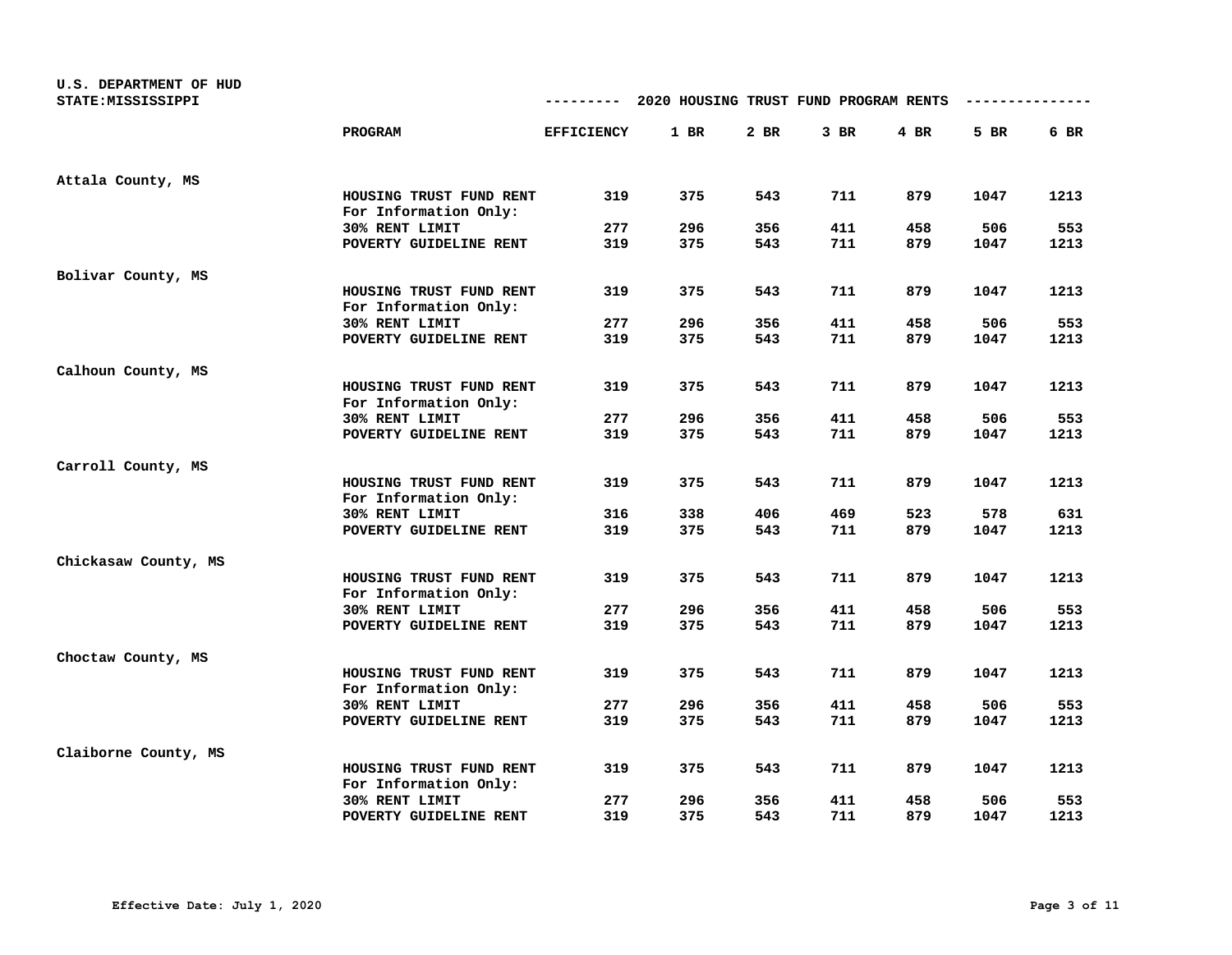| U.S. DEPARTMENT OF HUD |                                                  |                   |                                       |      |        |        |      |      |
|------------------------|--------------------------------------------------|-------------------|---------------------------------------|------|--------|--------|------|------|
| STATE: MISSISSIPPI     |                                                  |                   | 2020 HOUSING TRUST FUND PROGRAM RENTS |      |        |        |      |      |
|                        | <b>PROGRAM</b>                                   | <b>EFFICIENCY</b> | 1 BR                                  | 2 BR | $3$ BR | $4$ BR | 5 BR | 6 BR |
| Clarke County, MS      |                                                  |                   |                                       |      |        |        |      |      |
|                        | HOUSING TRUST FUND RENT<br>For Information Only: | 319               | 375                                   | 543  | 711    | 879    | 1047 | 1213 |
|                        | 30% RENT LIMIT                                   | 283               | 303                                   | 363  | 420    | 468    | 517  | 565  |
|                        | POVERTY GUIDELINE RENT                           | 319               | 375                                   | 543  | 711    | 879    | 1047 | 1213 |
| Clay County, MS        |                                                  |                   |                                       |      |        |        |      |      |
|                        | HOUSING TRUST FUND RENT<br>For Information Only: | 319               | 375                                   | 543  | 711    | 879    | 1047 | 1213 |
|                        | 30% RENT LIMIT                                   | 277               | 296                                   | 356  | 411    | 458    | 506  | 553  |
|                        | POVERTY GUIDELINE RENT                           | 319               | 375                                   | 543  | 711    | 879    | 1047 | 1213 |
| Coahoma County, MS     |                                                  |                   |                                       |      |        |        |      |      |
|                        | HOUSING TRUST FUND RENT<br>For Information Only: | 319               | 375                                   | 543  | 711    | 879    | 1047 | 1213 |
|                        | 30% RENT LIMIT                                   | 277               | 296                                   | 356  | 411    | 458    | 506  | 553  |
|                        | POVERTY GUIDELINE RENT                           | 319               | 375                                   | 543  | 711    | 879    | 1047 | 1213 |
| Covington County, MS   |                                                  |                   |                                       |      |        |        |      |      |
|                        | HOUSING TRUST FUND RENT<br>For Information Only: | 319               | 375                                   | 543  | 711    | 879    | 1047 | 1213 |
|                        | 30% RENT LIMIT                                   | 277               | 296                                   | 356  | 411    | 458    | 506  | 553  |
|                        | POVERTY GUIDELINE RENT                           | 319               | 375                                   | 543  | 711    | 879    | 1047 | 1213 |
| Franklin County, MS    |                                                  |                   |                                       |      |        |        |      |      |
|                        | HOUSING TRUST FUND RENT<br>For Information Only: | 319               | 375                                   | 543  | 711    | 879    | 1047 | 1213 |
|                        | 30% RENT LIMIT                                   | 300               | 321                                   | 385  | 445    | 496    | 548  | 598  |
|                        | POVERTY GUIDELINE RENT                           | 319               | 375                                   | 543  | 711    | 879    | 1047 | 1213 |
| George County, MS      |                                                  |                   |                                       |      |        |        |      |      |
|                        | HOUSING TRUST FUND RENT<br>For Information Only: | 319               | 375                                   | 543  | 711    | 879    | 1047 | 1213 |
|                        | 30% RENT LIMIT                                   | 318               | 341                                   | 410  | 473    | 528    | 583  | 637  |
|                        | POVERTY GUIDELINE RENT                           | 319               | 375                                   | 543  | 711    | 879    | 1047 | 1213 |
| Greene County, MS      |                                                  |                   |                                       |      |        |        |      |      |
|                        | HOUSING TRUST FUND RENT<br>For Information Only: | 320               | 375                                   | 543  | 711    | 879    | 1047 | 1213 |
|                        | 30% RENT LIMIT                                   | 320               | 342                                   | 411  | 475    | 530    | 584  | 638  |
|                        | POVERTY GUIDELINE RENT                           | 319               | 375                                   | 543  | 711    | 879    | 1047 | 1213 |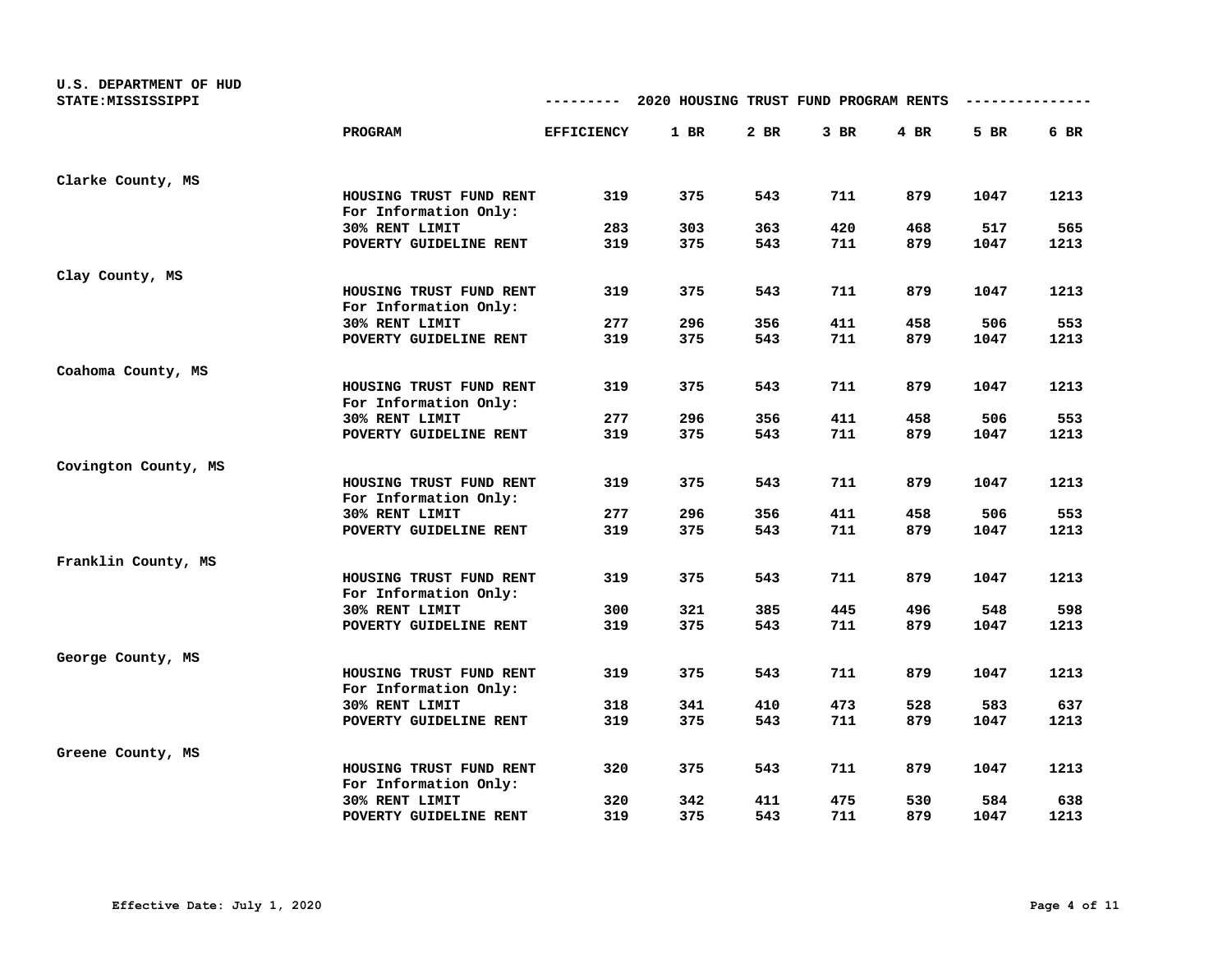| U.S. DEPARTMENT OF HUD<br>STATE: MISSISSIPPI |                                                  | ---------         | 2020 HOUSING TRUST FUND PROGRAM RENTS |      |        |        |      |      |
|----------------------------------------------|--------------------------------------------------|-------------------|---------------------------------------|------|--------|--------|------|------|
|                                              | PROGRAM                                          | <b>EFFICIENCY</b> | 1 BR                                  | 2 BR | $3$ BR | $4$ BR | 5 BR | 6 BR |
| Grenada County, MS                           |                                                  |                   |                                       |      |        |        |      |      |
|                                              | HOUSING TRUST FUND RENT<br>For Information Only: | 319               | 375                                   | 543  | 711    | 879    | 1047 | 1213 |
|                                              | 30% RENT LIMIT                                   | 277               | 296                                   | 356  | 411    | 458    | 506  | 553  |
|                                              | POVERTY GUIDELINE RENT                           | 319               | 375                                   | 543  | 711    | 879    | 1047 | 1213 |
| Holmes County, MS                            |                                                  |                   |                                       |      |        |        |      |      |
|                                              | HOUSING TRUST FUND RENT<br>For Information Only: | 319               | 375                                   | 543  | 711    | 879    | 1047 | 1213 |
|                                              | 30% RENT LIMIT                                   | 277               | 296                                   | 356  | 411    | 458    | 506  | 553  |
|                                              | POVERTY GUIDELINE RENT                           | 319               | 375                                   | 543  | 711    | 879    | 1047 | 1213 |
| Humphreys County, MS                         |                                                  |                   |                                       |      |        |        |      |      |
|                                              | HOUSING TRUST FUND RENT<br>For Information Only: | 319               | 375                                   | 543  | 711    | 879    | 1047 | 1213 |
|                                              | 30% RENT LIMIT                                   | 277               | 296                                   | 356  | 411    | 458    | 506  | 553  |
|                                              | POVERTY GUIDELINE RENT                           | 319               | 375                                   | 543  | 711    | 879    | 1047 | 1213 |
| Issaquena County, MS                         |                                                  |                   |                                       |      |        |        |      |      |
|                                              | HOUSING TRUST FUND RENT<br>For Information Only: | 319               | 375                                   | 543  | 711    | 879    | 1047 | 1213 |
|                                              | 30% RENT LIMIT                                   | 277               | 296                                   | 356  | 411    | 458    | 506  | 553  |
|                                              | POVERTY GUIDELINE RENT                           | 319               | 375                                   | 543  | 711    | 879    | 1047 | 1213 |
| Itawamba County, MS                          |                                                  |                   |                                       |      |        |        |      |      |
|                                              | HOUSING TRUST FUND RENT<br>For Information Only: | 319               | 375                                   | 543  | 711    | 879    | 1047 | 1213 |
|                                              | 30% RENT LIMIT                                   | 277               | 297                                   | 357  | 412    | 460    | 508  | 554  |
|                                              | POVERTY GUIDELINE RENT                           | 319               | 375                                   | 543  | 711    | 879    | 1047 | 1213 |
| Jasper County, MS                            |                                                  |                   |                                       |      |        |        |      |      |
|                                              | HOUSING TRUST FUND RENT<br>For Information Only: | 319               | 375                                   | 543  | 711    | 879    | 1047 | 1213 |
|                                              | 30% RENT LIMIT                                   | 277               | 296                                   | 356  | 411    | 458    | 506  | 553  |
|                                              | POVERTY GUIDELINE RENT                           | 319               | 375                                   | 543  | 711    | 879    | 1047 | 1213 |
| Jefferson County, MS                         |                                                  |                   |                                       |      |        |        |      |      |
|                                              | HOUSING TRUST FUND RENT<br>For Information Only: | 319               | 375                                   | 543  | 711    | 879    | 1047 | 1213 |
|                                              | 30% RENT LIMIT                                   | 277               | 296                                   | 356  | 411    | 458    | 506  | 553  |
|                                              | POVERTY GUIDELINE RENT                           | 319               | 375                                   | 543  | 711    | 879    | 1047 | 1213 |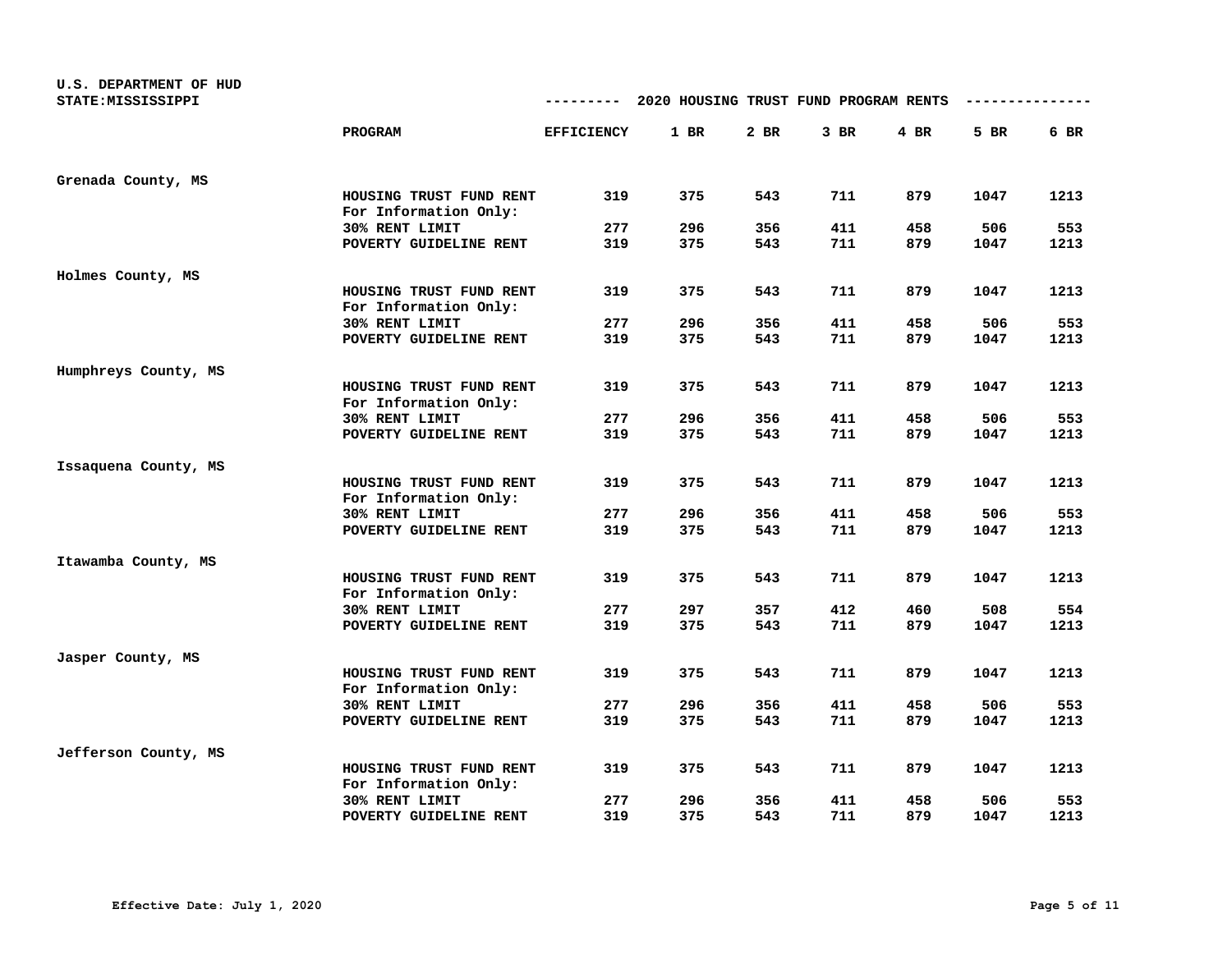| U.S. DEPARTMENT OF HUD<br>STATE: MISSISSIPPI |                                                  | ---------         | 2020 HOUSING TRUST FUND PROGRAM RENTS |      |        |        |      |      |
|----------------------------------------------|--------------------------------------------------|-------------------|---------------------------------------|------|--------|--------|------|------|
|                                              | PROGRAM                                          | <b>EFFICIENCY</b> | 1 BR                                  | 2 BR | $3$ BR | $4$ BR | 5 BR | 6 BR |
| Jefferson Davis County, MS                   |                                                  |                   |                                       |      |        |        |      |      |
|                                              | HOUSING TRUST FUND RENT<br>For Information Only: | 319               | 375                                   | 543  | 711    | 879    | 1047 | 1213 |
|                                              | 30% RENT LIMIT                                   | 277               | 296                                   | 356  | 411    | 458    | 506  | 553  |
|                                              | POVERTY GUIDELINE RENT                           | 319               | 375                                   | 543  | 711    | 879    | 1047 | 1213 |
| Jones County, MS                             |                                                  |                   |                                       |      |        |        |      |      |
|                                              | HOUSING TRUST FUND RENT<br>For Information Only: | 319               | 375                                   | 543  | 711    | 879    | 1047 | 1213 |
|                                              | 30% RENT LIMIT                                   | 277               | 296                                   | 356  | 411    | 458    | 506  | 553  |
|                                              | POVERTY GUIDELINE RENT                           | 319               | 375                                   | 543  | 711    | 879    | 1047 | 1213 |
| Kemper County, MS                            |                                                  |                   |                                       |      |        |        |      |      |
|                                              | HOUSING TRUST FUND RENT<br>For Information Only: | 319               | 375                                   | 543  | 711    | 879    | 1047 | 1213 |
|                                              | 30% RENT LIMIT                                   | 277               | 296                                   | 356  | 411    | 458    | 506  | 553  |
|                                              | POVERTY GUIDELINE RENT                           | 319               | 375                                   | 543  | 711    | 879    | 1047 | 1213 |
| Lafayette County, MS                         |                                                  |                   |                                       |      |        |        |      |      |
|                                              | HOUSING TRUST FUND RENT<br>For Information Only: | 380               | 407                                   | 543  | 711    | 879    | 1047 | 1213 |
|                                              | 30% RENT LIMIT                                   | 380               | 407                                   | 488  | 564    | 630    | 695  | 759  |
|                                              | POVERTY GUIDELINE RENT                           | 319               | 375                                   | 543  | 711    | 879    | 1047 | 1213 |
| Lauderdale County, MS                        |                                                  |                   |                                       |      |        |        |      |      |
|                                              | HOUSING TRUST FUND RENT<br>For Information Only: | 319               | 375                                   | 543  | 711    | 879    | 1047 | 1213 |
|                                              | 30% RENT LIMIT                                   | 293               | 314                                   | 377  | 435    | 486    | 536  | 586  |
|                                              | POVERTY GUIDELINE RENT                           | 319               | 375                                   | 543  | 711    | 879    | 1047 | 1213 |
| Lawrence County, MS                          |                                                  |                   |                                       |      |        |        |      |      |
|                                              | HOUSING TRUST FUND RENT<br>For Information Only: | 319               | 375                                   | 543  | 711    | 879    | 1047 | 1213 |
|                                              | 30% RENT LIMIT                                   | 282               | 302                                   | 362  | 418    | 467    | 516  | 563  |
|                                              | POVERTY GUIDELINE RENT                           | 319               | 375                                   | 543  | 711    | 879    | 1047 | 1213 |
| Leake County, MS                             |                                                  |                   |                                       |      |        |        |      |      |
|                                              | HOUSING TRUST FUND RENT<br>For Information Only: | 319               | 375                                   | 543  | 711    | 879    | 1047 | 1213 |
|                                              | 30% RENT LIMIT                                   | 277               | 296                                   | 356  | 411    | 458    | 506  | 553  |
|                                              | POVERTY GUIDELINE RENT                           | 319               | 375                                   | 543  | 711    | 879    | 1047 | 1213 |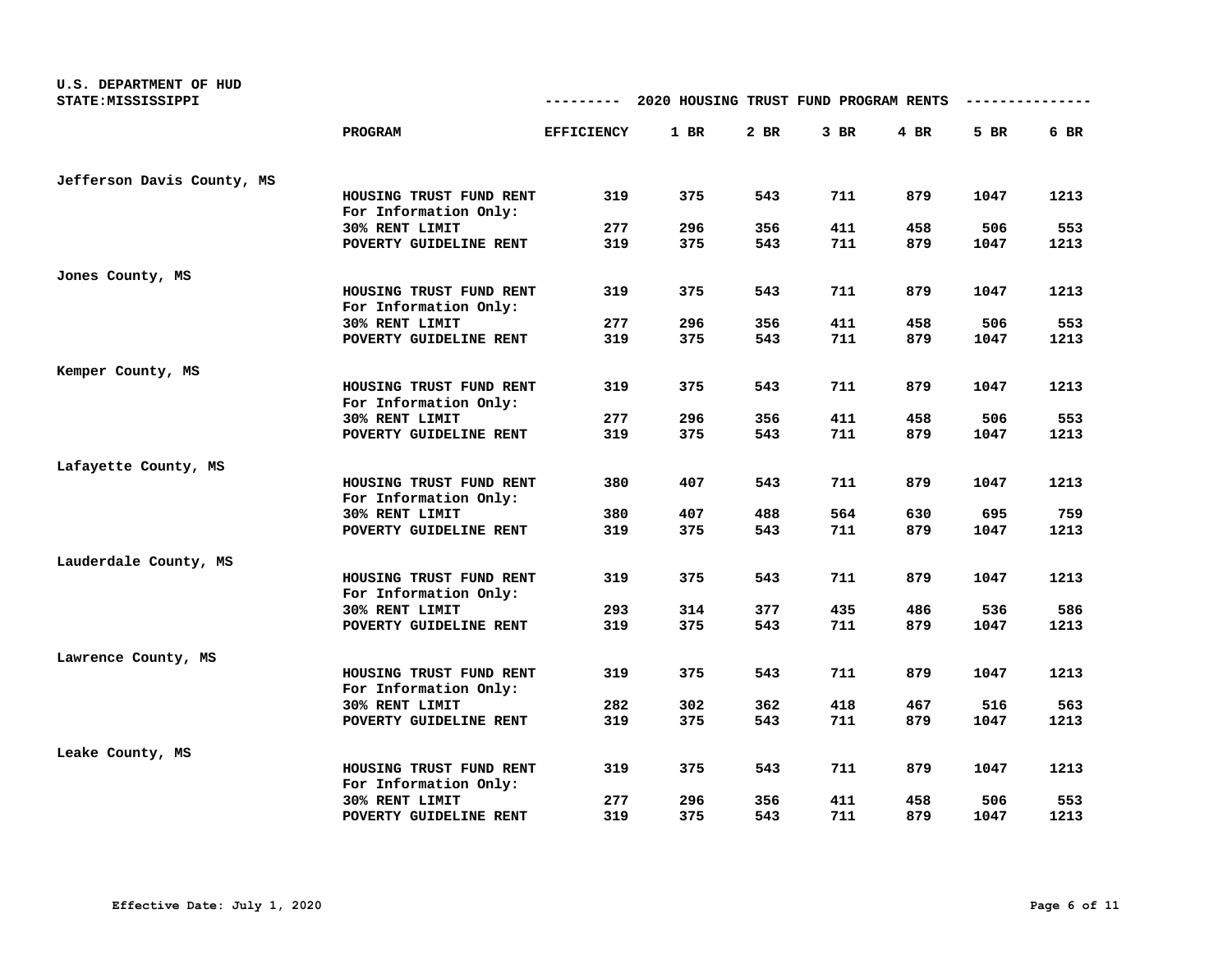| U.S. DEPARTMENT OF HUD<br>STATE: MISSISSIPPI |                                                  | ---------         | 2020 HOUSING TRUST FUND PROGRAM RENTS |      |        |      |      |      |
|----------------------------------------------|--------------------------------------------------|-------------------|---------------------------------------|------|--------|------|------|------|
|                                              | <b>PROGRAM</b>                                   | <b>EFFICIENCY</b> | 1 BR                                  | 2 BR | $3$ BR | 4 BR | 5 BR | 6 BR |
| Lee County, MS                               |                                                  |                   |                                       |      |        |      |      |      |
|                                              | HOUSING TRUST FUND RENT<br>For Information Only: | 340               | 375                                   | 543  | 711    | 879  | 1047 | 1213 |
|                                              | 30% RENT LIMIT                                   | 340               | 364                                   | 437  | 505    | 563  | 621  | 679  |
|                                              | POVERTY GUIDELINE RENT                           | 319               | 375                                   | 543  | 711    | 879  | 1047 | 1213 |
| Leflore County, MS                           |                                                  |                   |                                       |      |        |      |      |      |
|                                              | HOUSING TRUST FUND RENT<br>For Information Only: | 319               | 375                                   | 543  | 711    | 879  | 1047 | 1213 |
|                                              | 30% RENT LIMIT                                   | 277               | 296                                   | 356  | 411    | 458  | 506  | 553  |
|                                              | POVERTY GUIDELINE RENT                           | 319               | 375                                   | 543  | 711    | 879  | 1047 | 1213 |
| Lincoln County, MS                           |                                                  |                   |                                       |      |        |      |      |      |
|                                              | HOUSING TRUST FUND RENT<br>For Information Only: | 319               | 375                                   | 543  | 711    | 879  | 1047 | 1213 |
|                                              | 30% RENT LIMIT                                   | 277               | 296                                   | 356  | 411    | 458  | 506  | 553  |
|                                              | POVERTY GUIDELINE RENT                           | 319               | 375                                   | 543  | 711    | 879  | 1047 | 1213 |
| Lowndes County, MS                           |                                                  |                   |                                       |      |        |      |      |      |
|                                              | HOUSING TRUST FUND RENT<br>For Information Only: | 319               | 375                                   | 543  | 711    | 879  | 1047 | 1213 |
|                                              | 30% RENT LIMIT                                   | 306               | 328                                   | 393  | 455    | 507  | 560  | 612  |
|                                              | POVERTY GUIDELINE RENT                           | 319               | 375                                   | 543  | 711    | 879  | 1047 | 1213 |
| Marion County, MS                            |                                                  |                   |                                       |      |        |      |      |      |
|                                              | HOUSING TRUST FUND RENT<br>For Information Only: | 319               | 375                                   | 543  | 711    | 879  | 1047 | 1213 |
|                                              | 30% RENT LIMIT                                   | 277               | 296                                   | 356  | 411    | 458  | 506  | 553  |
|                                              | POVERTY GUIDELINE RENT                           | 319               | 375                                   | 543  | 711    | 879  | 1047 | 1213 |
| Monroe County, MS                            |                                                  |                   |                                       |      |        |      |      |      |
|                                              | HOUSING TRUST FUND RENT<br>For Information Only: | 319               | 375                                   | 543  | 711    | 879  | 1047 | 1213 |
|                                              | 30% RENT LIMIT                                   | 287               | 308                                   | 370  | 426    | 476  | 525  | 574  |
|                                              | POVERTY GUIDELINE RENT                           | 319               | 375                                   | 543  | 711    | 879  | 1047 | 1213 |
| Montgomery County, MS                        |                                                  |                   |                                       |      |        |      |      |      |
|                                              | HOUSING TRUST FUND RENT<br>For Information Only: | 319               | 375                                   | 543  | 711    | 879  | 1047 | 1213 |
|                                              | 30% RENT LIMIT                                   | 277               | 296                                   | 356  | 411    | 458  | 506  | 553  |
|                                              | POVERTY GUIDELINE RENT                           | 319               | 375                                   | 543  | 711    | 879  | 1047 | 1213 |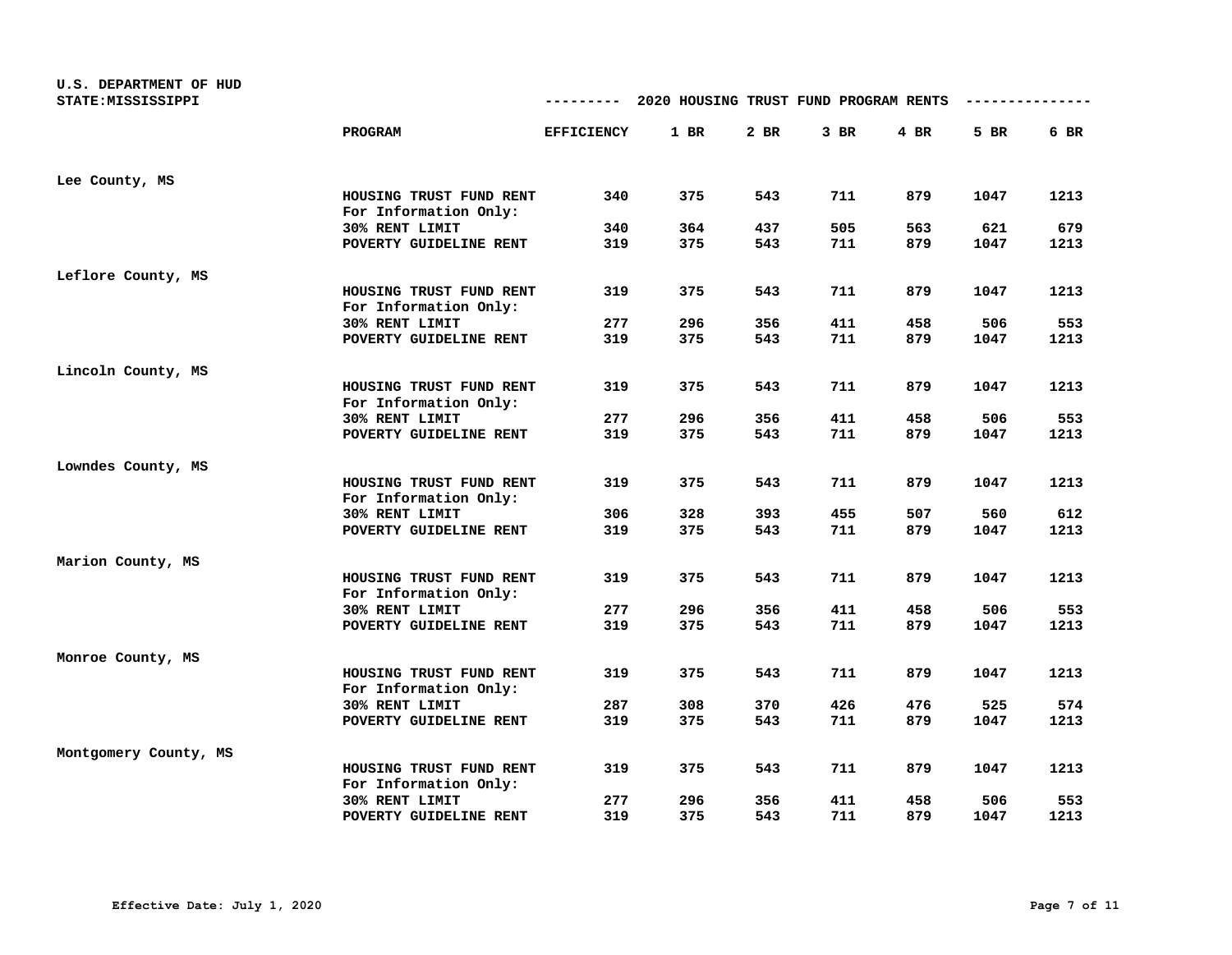| U.S. DEPARTMENT OF HUD<br>STATE: MISSISSIPPI |                         | ---------         | 2020 HOUSING TRUST FUND PROGRAM RENTS |            |        |            |      |      |
|----------------------------------------------|-------------------------|-------------------|---------------------------------------|------------|--------|------------|------|------|
|                                              | <b>PROGRAM</b>          | <b>EFFICIENCY</b> | 1 BR                                  | 2 BR       | $3$ BR | $4$ BR     | 5 BR | 6 BR |
|                                              |                         |                   |                                       |            |        |            |      |      |
| Neshoba County, MS                           |                         |                   |                                       |            |        |            |      |      |
|                                              | HOUSING TRUST FUND RENT | 319               | 375                                   | 543        | 711    | 879        | 1047 | 1213 |
|                                              | For Information Only:   |                   |                                       |            |        |            |      |      |
|                                              | 30% RENT LIMIT          | 277               | 296                                   | 356        | 411    | 458        | 506  | 553  |
|                                              | POVERTY GUIDELINE RENT  | 319               | 375                                   | 543        | 711    | 879        | 1047 | 1213 |
| Newton County, MS                            |                         |                   |                                       |            |        |            |      |      |
|                                              | HOUSING TRUST FUND RENT | 319               | 375                                   | 543        | 711    | 879        | 1047 | 1213 |
|                                              | For Information Only:   |                   |                                       |            |        |            |      |      |
|                                              | 30% RENT LIMIT          | 277               | 296                                   | 356        | 411    | 458        | 506  | 553  |
|                                              | POVERTY GUIDELINE RENT  | 319               | 375                                   | 543        | 711    | 879        | 1047 | 1213 |
| Noxubee County, MS                           |                         |                   |                                       |            |        |            |      |      |
|                                              | HOUSING TRUST FUND RENT | 319               | 375                                   | 543        | 711    | 879        | 1047 | 1213 |
|                                              | For Information Only:   |                   |                                       |            |        |            |      |      |
|                                              | 30% RENT LIMIT          | 277               | 296                                   | 356        | 411    | 458        | 506  | 553  |
|                                              | POVERTY GUIDELINE RENT  | 319               | 375                                   | 543        | 711    | 879        | 1047 | 1213 |
| Oktibbeha County, MS                         |                         |                   |                                       |            |        |            |      |      |
|                                              | HOUSING TRUST FUND RENT | 325               | 375                                   | 543        | 711    | 879        | 1047 | 1213 |
|                                              | For Information Only:   |                   |                                       |            |        |            |      |      |
|                                              | 30% RENT LIMIT          | 325               | 348                                   | 417        | 482    | 538        | 594  | 649  |
|                                              | POVERTY GUIDELINE RENT  | 319               | 375                                   | 543        | 711    | 879        | 1047 | 1213 |
| Panola County, MS                            |                         |                   |                                       |            |        |            |      |      |
|                                              | HOUSING TRUST FUND RENT | 319               | 375                                   | 543        | 711    | 879        | 1047 | 1213 |
|                                              | For Information Only:   |                   |                                       |            |        |            |      |      |
|                                              | 30% RENT LIMIT          | 277               | 296                                   | 356        | 411    | 458        | 506  | 553  |
|                                              | POVERTY GUIDELINE RENT  | 319               | 375                                   | 543        | 711    | 879        | 1047 | 1213 |
| Pearl River County, MS                       |                         |                   |                                       |            |        |            |      |      |
|                                              | HOUSING TRUST FUND RENT | 319               | 375                                   | 543        | 711    | 879        | 1047 | 1213 |
|                                              | For Information Only:   |                   |                                       |            |        |            |      |      |
|                                              | 30% RENT LIMIT          | 317               | 340                                   | 407        | 470    | 525        | 579  | 633  |
|                                              | POVERTY GUIDELINE RENT  | 319               | 375                                   | 543        | 711    | 879        | 1047 | 1213 |
| Pike County, MS                              |                         |                   |                                       |            |        |            |      |      |
|                                              | HOUSING TRUST FUND RENT | 319               | 375                                   | 543        | 711    | 879        | 1047 | 1213 |
|                                              | For Information Only:   |                   |                                       |            |        |            |      |      |
|                                              | 30% RENT LIMIT          | 277<br>319        | 296                                   | 356<br>543 | 411    | 458<br>879 | 506  | 553  |
|                                              | POVERTY GUIDELINE RENT  |                   | 375                                   |            | 711    |            | 1047 | 1213 |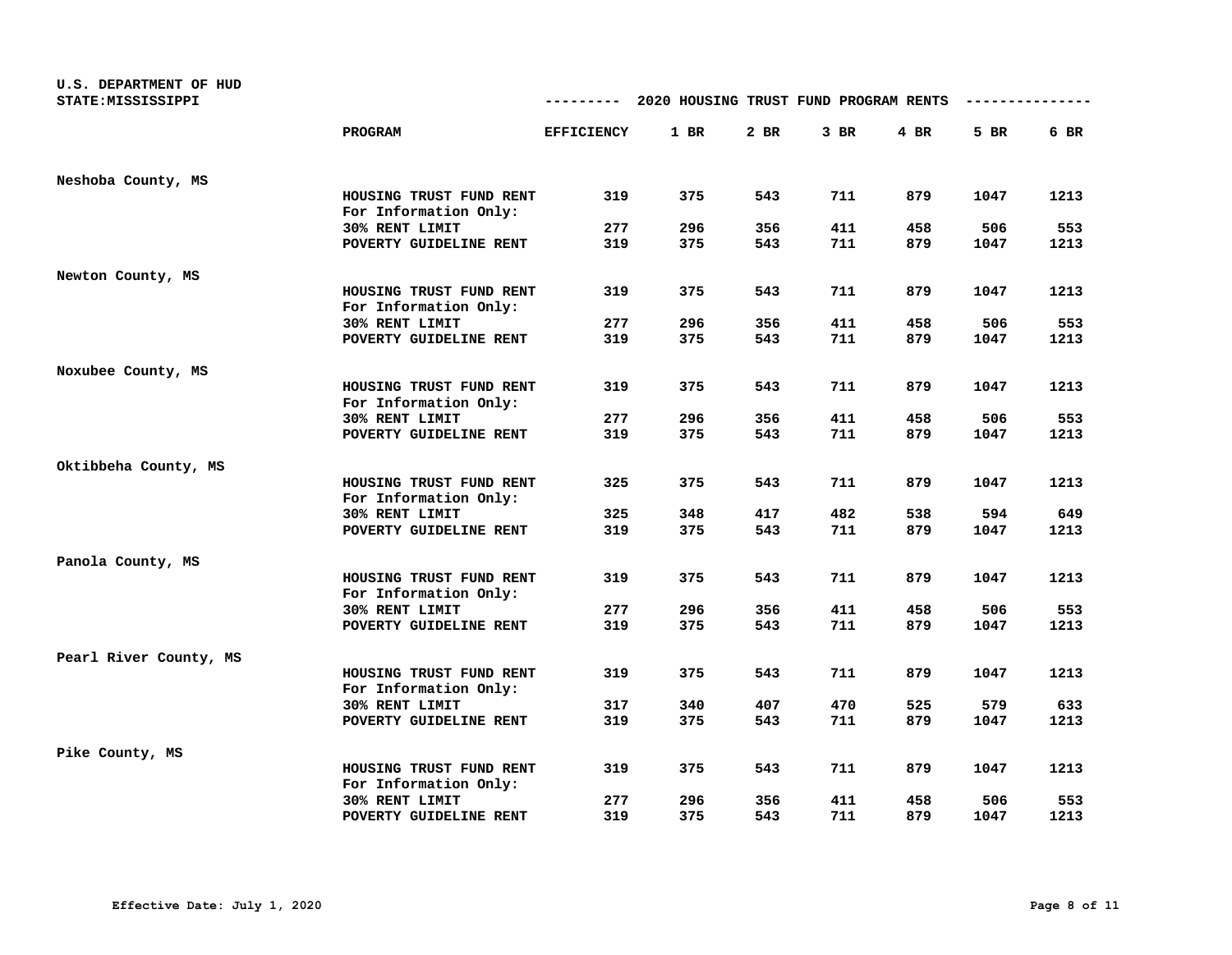| U.S. DEPARTMENT OF HUD<br>STATE: MISSISSIPPI |                                                  | ---------         | 2020 HOUSING TRUST FUND PROGRAM RENTS |        |        |        |      |      |
|----------------------------------------------|--------------------------------------------------|-------------------|---------------------------------------|--------|--------|--------|------|------|
|                                              | <b>PROGRAM</b>                                   | <b>EFFICIENCY</b> | 1 BR                                  | $2$ BR | $3$ BR | $4$ BR | 5 BR | 6 BR |
| Pontotoc County, MS                          |                                                  |                   |                                       |        |        |        |      |      |
|                                              | HOUSING TRUST FUND RENT<br>For Information Only: | 319               | 375                                   | 543    | 711    | 879    | 1047 | 1213 |
|                                              | 30% RENT LIMIT                                   | 283               | 303                                   | 363    | 420    | 468    | 517  | 565  |
|                                              | POVERTY GUIDELINE RENT                           | 319               | 375                                   | 543    | 711    | 879    | 1047 | 1213 |
| Prentiss County, MS                          |                                                  |                   |                                       |        |        |        |      |      |
|                                              | HOUSING TRUST FUND RENT                          | 319               | 375                                   | 543    | 711    | 879    | 1047 | 1213 |
|                                              | For Information Only:<br>30% RENT LIMIT          | 277               | 296                                   | 356    | 411    | 458    | 506  | 553  |
|                                              | POVERTY GUIDELINE RENT                           | 319               | 375                                   | 543    | 711    | 879    | 1047 | 1213 |
|                                              |                                                  |                   |                                       |        |        |        |      |      |
| Quitman County, MS                           | HOUSING TRUST FUND RENT                          | 319               | 375                                   | 543    | 711    | 879    | 1047 | 1213 |
|                                              | For Information Only:                            |                   |                                       |        |        |        |      |      |
|                                              | 30% RENT LIMIT                                   | 277               | 296                                   | 356    | 411    | 458    | 506  | 553  |
|                                              | POVERTY GUIDELINE RENT                           | 319               | 375                                   | 543    | 711    | 879    | 1047 | 1213 |
| Scott County, MS                             |                                                  |                   |                                       |        |        |        |      |      |
|                                              | HOUSING TRUST FUND RENT<br>For Information Only: | 319               | 375                                   | 543    | 711    | 879    | 1047 | 1213 |
|                                              | 30% RENT LIMIT                                   | 277               | 296                                   | 356    | 411    | 458    | 506  | 553  |
|                                              | POVERTY GUIDELINE RENT                           | 319               | 375                                   | 543    | 711    | 879    | 1047 | 1213 |
| Sharkey County, MS                           |                                                  |                   |                                       |        |        |        |      |      |
|                                              | HOUSING TRUST FUND RENT<br>For Information Only: | 319               | 375                                   | 543    | 711    | 879    | 1047 | 1213 |
|                                              | 30% RENT LIMIT                                   | 277               | 296                                   | 356    | 411    | 458    | 506  | 553  |
|                                              | POVERTY GUIDELINE RENT                           | 319               | 375                                   | 543    | 711    | 879    | 1047 | 1213 |
| Smith County, MS                             |                                                  |                   |                                       |        |        |        |      |      |
|                                              | HOUSING TRUST FUND RENT<br>For Information Only: | 319               | 375                                   | 543    | 711    | 879    | 1047 | 1213 |
|                                              | 30% RENT LIMIT                                   | 286               | 306                                   | 368    | 425    | 475    | 523  | 572  |
|                                              | POVERTY GUIDELINE RENT                           | 319               | 375                                   | 543    | 711    | 879    | 1047 | 1213 |
| Stone County, MS                             |                                                  |                   |                                       |        |        |        |      |      |
|                                              | HOUSING TRUST FUND RENT<br>For Information Only: | 319               | 375                                   | 543    | 711    | 879    | 1047 | 1213 |
|                                              | 30% RENT LIMIT                                   | 310               | 332                                   | 398    | 460    | 513    | 566  | 619  |
|                                              | POVERTY GUIDELINE RENT                           | 319               | 375                                   | 543    | 711    | 879    | 1047 | 1213 |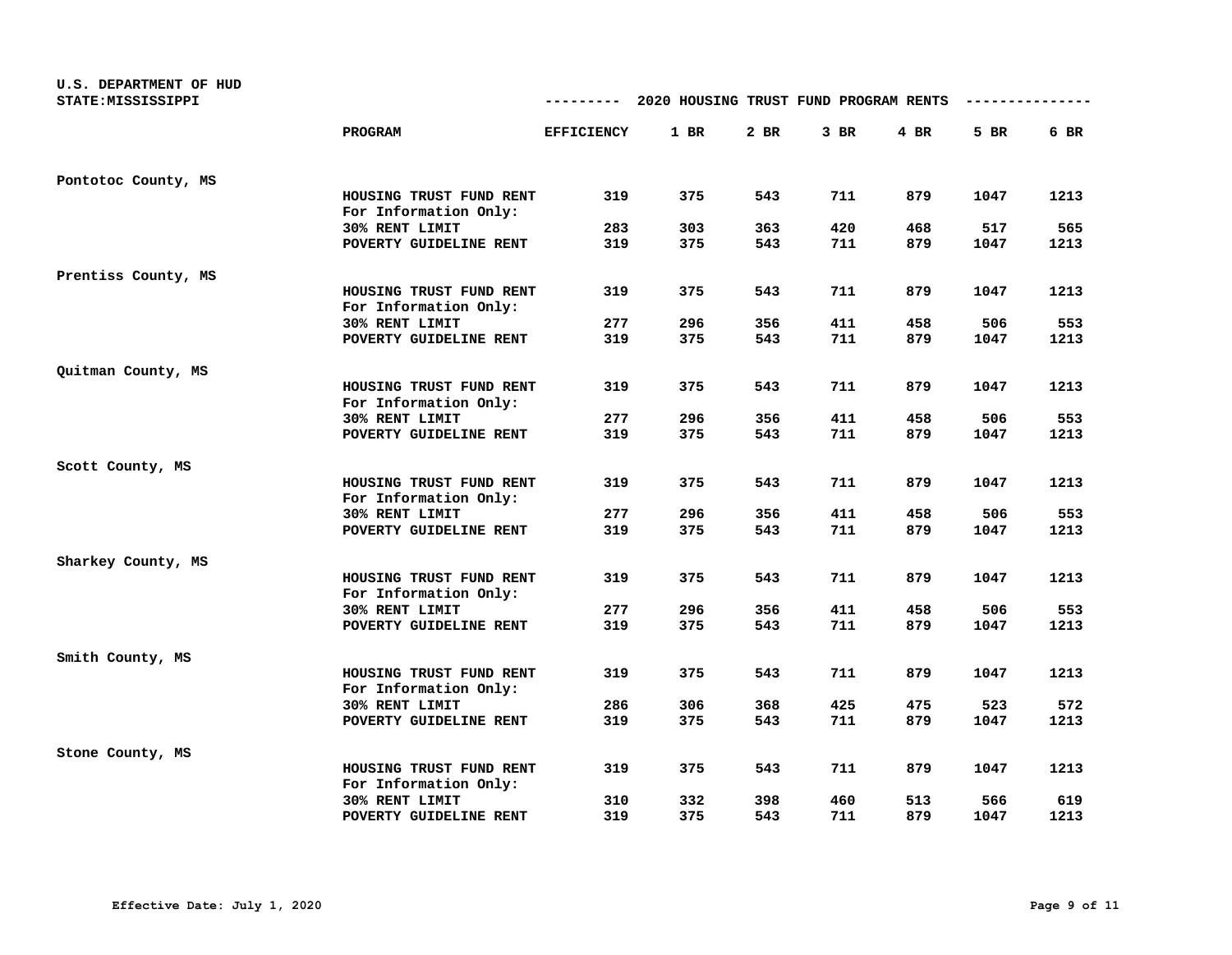| U.S. DEPARTMENT OF HUD  |                                                  |                   |                                       |        |        |        |      |      |
|-------------------------|--------------------------------------------------|-------------------|---------------------------------------|--------|--------|--------|------|------|
| STATE: MISSISSIPPI      |                                                  |                   | 2020 HOUSING TRUST FUND PROGRAM RENTS |        |        |        |      |      |
|                         | <b>PROGRAM</b>                                   | <b>EFFICIENCY</b> | 1 BR                                  | $2$ BR | $3$ BR | $4$ BR | 5 BR | 6 BR |
| Sunflower County, MS    |                                                  |                   |                                       |        |        |        |      |      |
|                         | HOUSING TRUST FUND RENT<br>For Information Only: | 319               | 375                                   | 543    | 711    | 879    | 1047 | 1213 |
|                         | 30% RENT LIMIT                                   | 277               | 296                                   | 356    | 411    | 458    | 506  | 553  |
|                         | POVERTY GUIDELINE RENT                           | 319               | 375                                   | 543    | 711    | 879    | 1047 | 1213 |
| Tallahatchie County, MS |                                                  |                   |                                       |        |        |        |      |      |
|                         | HOUSING TRUST FUND RENT<br>For Information Only: | 319               | 375                                   | 543    | 711    | 879    | 1047 | 1213 |
|                         | 30% RENT LIMIT                                   | 277               | 296                                   | 356    | 411    | 458    | 506  | 553  |
|                         | POVERTY GUIDELINE RENT                           | 319               | 375                                   | 543    | 711    | 879    | 1047 | 1213 |
| Tippah County, MS       |                                                  |                   |                                       |        |        |        |      |      |
|                         | HOUSING TRUST FUND RENT<br>For Information Only: | 319               | 375                                   | 543    | 711    | 879    | 1047 | 1213 |
|                         | 30% RENT LIMIT                                   | 277               | 296                                   | 356    | 411    | 458    | 506  | 553  |
|                         | POVERTY GUIDELINE RENT                           | 319               | 375                                   | 543    | 711    | 879    | 1047 | 1213 |
| Tishomingo County, MS   |                                                  |                   |                                       |        |        |        |      |      |
|                         | HOUSING TRUST FUND RENT<br>For Information Only: | 319               | 375                                   | 543    | 711    | 879    | 1047 | 1213 |
|                         | 30% RENT LIMIT                                   | 277               | 296                                   | 356    | 411    | 458    | 506  | 553  |
|                         | POVERTY GUIDELINE RENT                           | 319               | 375                                   | 543    | 711    | 879    | 1047 | 1213 |
| Union County, MS        |                                                  |                   |                                       |        |        |        |      |      |
|                         | HOUSING TRUST FUND RENT<br>For Information Only: | 319               | 375                                   | 543    | 711    | 879    | 1047 | 1213 |
|                         | 30% RENT LIMIT                                   | 277               | 296                                   | 356    | 411    | 458    | 506  | 553  |
|                         | POVERTY GUIDELINE RENT                           | 319               | 375                                   | 543    | 711    | 879    | 1047 | 1213 |
| Walthall County, MS     |                                                  |                   |                                       |        |        |        |      |      |
|                         | HOUSING TRUST FUND RENT<br>For Information Only: | 319               | 375                                   | 543    | 711    | 879    | 1047 | 1213 |
|                         | 30% RENT LIMIT                                   | 277               | 296                                   | 356    | 411    | 458    | 506  | 553  |
|                         | POVERTY GUIDELINE RENT                           | 319               | 375                                   | 543    | 711    | 879    | 1047 | 1213 |
| Warren County, MS       |                                                  |                   |                                       |        |        |        |      |      |
|                         | HOUSING TRUST FUND RENT<br>For Information Only: | 319               | 375                                   | 543    | 711    | 879    | 1047 | 1213 |
|                         | 30% RENT LIMIT                                   | 288               | 309                                   | 371    | 428    | 477    | 526  | 575  |
|                         | POVERTY GUIDELINE RENT                           | 319               | 375                                   | 543    | 711    | 879    | 1047 | 1213 |